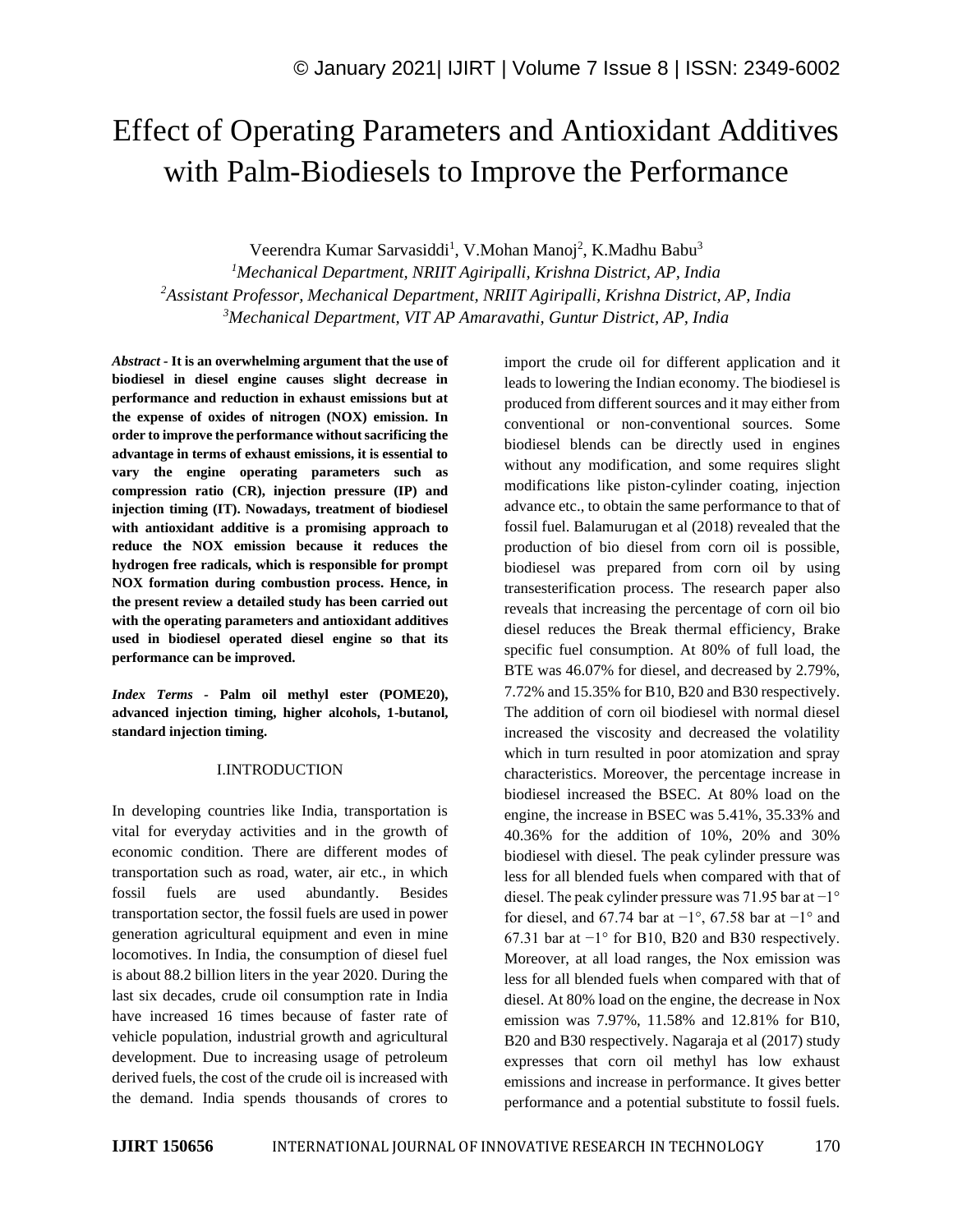Specific Fuel Consumption (SFC) of B100 at the full load condition is found to be 4% lower than that of (D100). The maximum Brake Thermal Efficiency (BTE) of B100 is found to be 8.5% higher than that of the D100 at full load. The BTE varies from 0 to 27.92% and 36.5%. Also, B20 and B40 it varies from 0% to 33.32% and 33.82%. It is 5.9% higher than D100. Also, B60 and B80, the BTE varies from 0% to 35.14% and 35.37% and it is 7.45% higher than D100. As a whole the maximum BTE of B100 is 8.56% higher than D100 for maximum load condition. Also, the maximum BTE of part load for different blends is varied from 5.9% to 7.45% which is higher than D100. The exhaust gas emissions like Carbon Monoxide (CO), Carbon Dioxide (CO2), Hydrocarbon (HC) and Nitrogen Oxide (Nox) are found to be 2.3 to 18.8% lower compared to D100 for part as well as full load. The heat release rate of biodiesel and it blends are found to 16% to 35% lower as compared to D100 for part load, whereas for full load it is 21% lower than D100. M.S Gad et al (2017) Is a study of palm oil and palm oil methyl ester blends up to 20% with diesel fuel gave better performance and exhaust emissions compared to other blends on a diesel engine. The paper tells that Nox emissions were increased relative to conventional diesel. There are increases in fuel consumption of biodiesel and oil blends proportional to the amount of biodiesel or oil blended to the diesel fuel. Specific fuel consumption values for diesel, B20, B100 and PO20 are 0.28, 0.316, 0.346 and 0.325kg/kW.hr, respectively at full load. Thermal efficiency is slightly lower for biodiesel blends B20 and B100 compared to diesel fuel at all engine loads. Thermal efficiency is slightly lower for palm oil blends PO20, B20 and B100 compared to diesel fuel at all engine loads. Thermal efficiencies for diesel, biodiesel blend B20, B100 and PO20 fuels are 28.7, 27.7 and 24.7 and 26.8%, respectively at full load. A higher exhaust gas temperature is recorded for biodiesel and oil blends compared to fossil diesel for the entire engine load. Exhaust gas temperature values for diesel, B20, B100 and PO20 are 302, 312, 371 and 322 C, respectively at full load. The increase in Nox emission for B20, B100 and PO20 was due to increase in oxygen content compared to diesel fuel. The values of Nox emission for diesel, B20, B100 and PO20 are 174, 190, 285 and 301 ppm respectively, at full load operation. K.Nantagopal et al (2017) evaluated that addition of oxidant inhibitors raised the kinematic viscosity, density, flash point as well as oxidation stability but reduced the calorific value. The addition of antioxidant additive increased power output. It can be observed that the maximum brake thermal efficiency for diesel fuel was 33.56% and 30.83% for Calophyllum inophyllum biodiesel fuel. Notably, the maximum BTE has been decreased significantly for CIME with BHT 500 ppm than that of other tested biodiesel samples with for various antioxidant concentrations. As expected, the BSFC of tested fuel samples decreases with increase in brake mean effective pressure under all engine loads. The increase in BSFC was observed to be about 9.4% for CIME fuel compared to neat diesel. The BSFC of BHT 500 ppm addition with CIME fuel was slightly (about 4.38%) higher than that of pure Calophyllum inophyllum biodiesel at 100% engine load. The BHT 500 ppm addition with Calophyllum inophyllum biodiesel has shown lowest peak cylinder pressure than that of other antioxidant concentrations at 100% load. The peak incylinder pressure was  $85.63 \pm 0.67$  bar for diesel and  $84.23 \pm 0.73$  bar for CIME, 73.59 0.89  $\pm$  bar for CIME with Ethanox 200 ppm, 73.43  $\pm$  0.67 bar for Ethanox 500 ppm,  $82.53 \pm 0.39$  bar for Ethanox 1000 ppm, 83.77  $\pm$  0.79 for BHT 200 ppm, 61.96  $\pm$  0.88 bar for BHT 500 ppm and  $77.83 \pm 0.98$  bar for BHT 1000 ppm respectively.

#### II. MATERIALS AND METHODS

In the present work palm oil methyl ester is prepared by transesterification process. Then higher alcohol in volume basis is added to corn oil methyl ester. The following sections discuss the preparation biodiesel and blending of higher alcohols to it. The Transesterification process is a reversible reaction and carried out by mixing the reactants – fatty acids, alcohol and catalyst. A strong base or a strong acid can be used as a catalyst. At the industrial scale, mostly sodium or potassium methanol ate is used. The end products of the transesterification process are raw biodiesel and raw glycerol. There are several other processes to prepare biodiesel but still Transesterification is preferred over them. This is due to high cetane number with reduced viscosity, low boiling point, flash point and zero glycerides while doing transesterification.

The transformation of vegetable oil (triglycerides) into alkyl ester is accomplished through three stages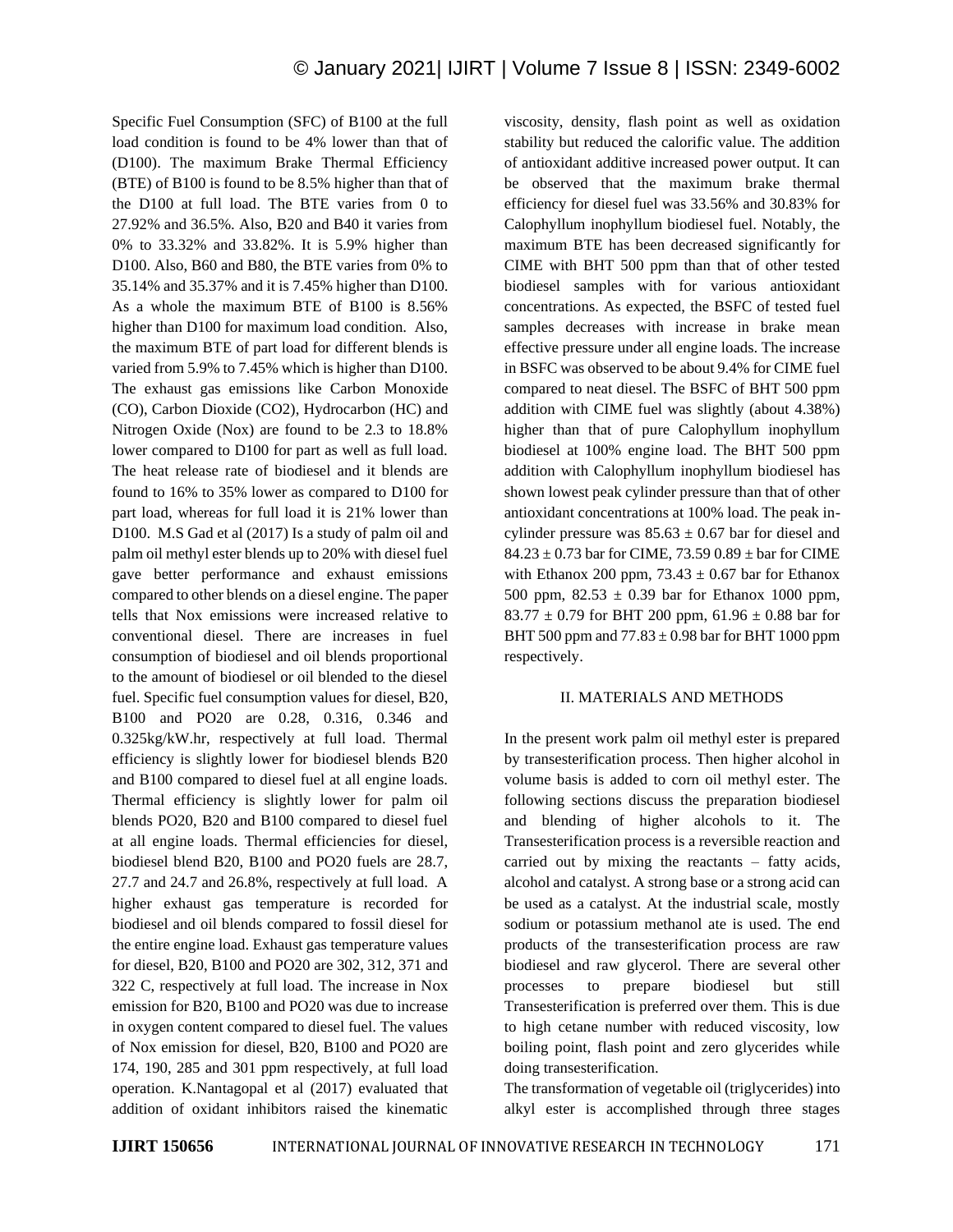Transesterification process. The first is called as acid catalyzed esterification process and then followed by alkali catalyzed esterification process and there after purification process. In Acid catalyzed esterification process, the solution of palm oil with methanol (molar ratio of12:1 M ratio) and 1% v/v (of oil) sulphuric acid is heated at 60 C for 45 min in order to get the maximum yield. By this process we can minimize the acid value of corn oil. In the alkali catalyzed esterification process, the free unsaturated fat substance of vegetable oil is decreased essentially so the oil will be appropriate for diesel engine application. Amid this procedure, the arrangement of corn oil with methanol (molar proportion 6:1) and 1% (w/w of oil) KOH is warmed to 60 C and stirred at steady rate for 30 min term. From that point forward, the entire arrangement is kept inert for 12 h term with the goal that the glycerin in present in the arrangement isolated at the base of compartment.



Figure.1 Flowchart of Transesterification Process The final product contains little measure of methanol alongside corn oil methyl ester which undergoes a purification process. In the purification procedure, the biodiesel is washed by refined water for the expulsion of methanol content then it is heated over 750 C. The last yield of palm oil methyl ester (POME) is around 85%.

#### 2.1 Fuel Properties

Table.1. Physical and chemical properties of POME, Diesel and additive 1-Butanol

| `est<br>Properties<br>Method | <b>POME</b> | Diesel | . .<br><b>Butanol</b> |
|------------------------------|-------------|--------|-----------------------|
|------------------------------|-------------|--------|-----------------------|

|                                                    | <b>ASTM</b><br>D<br>6751 |        |       |        |
|----------------------------------------------------|--------------------------|--------|-------|--------|
| Calculated<br>cetane Index                         | <b>ASTM</b><br>D<br>613  | 52.1   | 48    | 17     |
| Calorific<br>Net<br>value kJ/kg                    | <b>ASTM</b><br>D<br>4809 | 39030  | 42500 | 33100  |
| Flash point $(^0c)$                                | ASTM D93                 | 167    | 54    | 35     |
| Density $@15$ <sup>0</sup> c<br>in $gm/cc$         | <b>ASTM</b><br>D<br>1298 | 0.8938 | 0.830 | 0.8100 |
| Kinematic<br>Viscosity@40 <sup>0</sup> C<br>in CST | <b>ASTM</b><br>D<br>445  | 4.70   | 2.72. | 2.63   |

#### III. EXPERIMENTAL ENGINE TEST SETUP

The experiments are conducted to evaluate the performance and emission characteristics in a single cylinder, four stroke, water cooled, DI diesel engine using neat biodiesels as a fuel. An eddy current dynamometer is connected with this engine as a loading device at constant engine speed. AVL 5-gas analyzer and AVL 437 smoke meter are used to determine the emission characteristics of the engine. Pressure during combustion is measured using piezo electric pressure transducer and it is connected to the data acquisition system. An engine to operate at different load conditions with a constant speed of 1500 rpm has been made and experiments are conducted to evaluate the performance and emission characteristics of the DI diesel engine. The engine is allowed to run for a few minutes until the exhaust gas temperature, the cooling water temperature, the lubricating oil temperature, as well as the emission parameters have attained steady-state values. Initially the engine is fueled with diesel fuel and the engine allowed running at different load conditions. Whenever operations such as changing fuel, the engine is allowed to run for at least 30 min for each operation so as to attain steady state condition for particular mode of operation. All the parameters are continuously measured for 10 min and the average results presented. The readings are taken until steady-state condition is obtained and it is repeated thrice. The results of the three tests are found to agree with one another within the experimental data that lie outside the probability of normal variations will incorrectly offset the mean value, inflate the random error estimates. The fuel consumption of 10 cc at performance measures.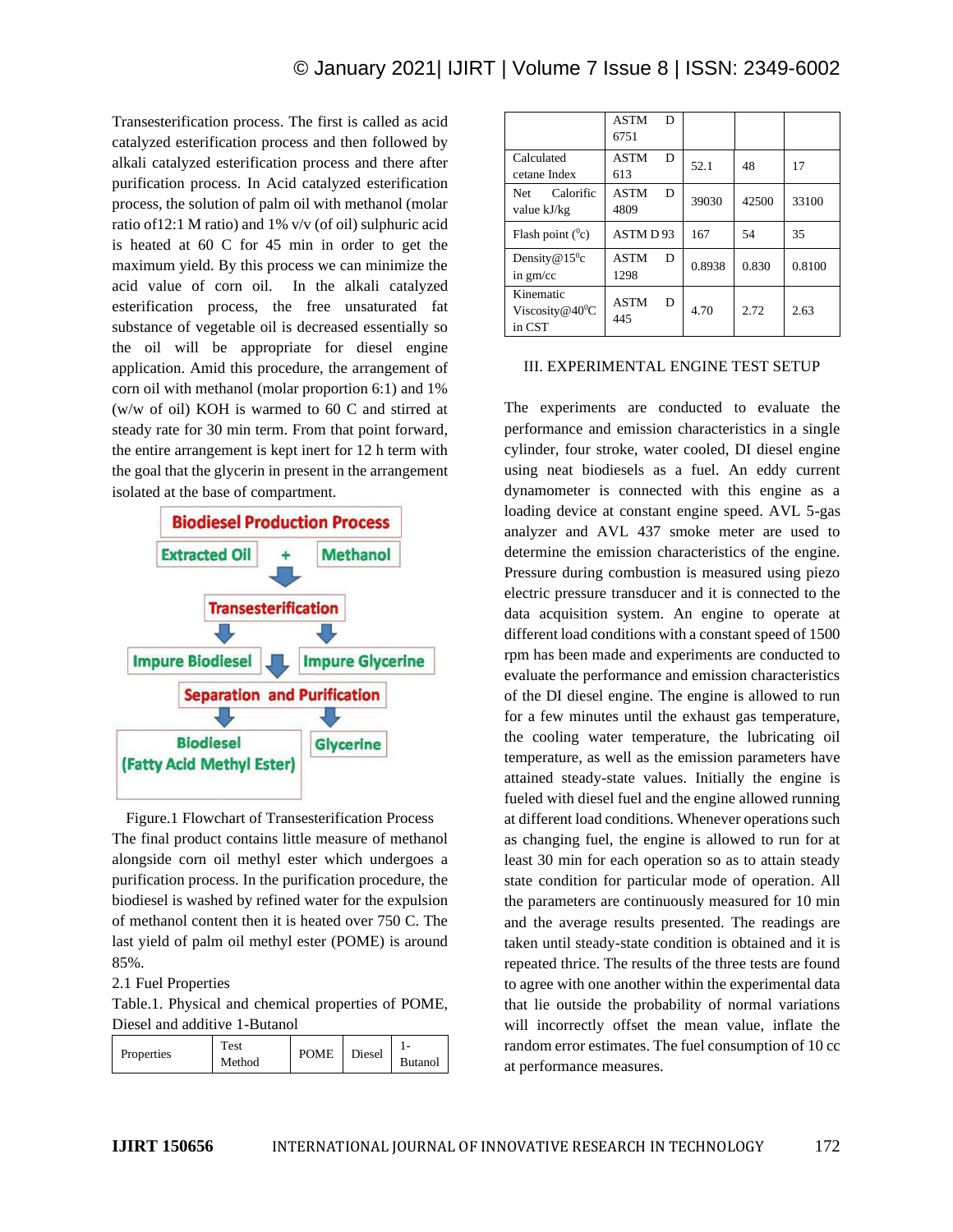## © January 2021| IJIRT | Volume 7 Issue 8 | ISSN: 2349-6002



Figure.2 Single cylinder four stroke, variable compression ignition engine

| Engine Type                      | Single Cylinder 4-Stroke, Water Cooled<br>diesel engine |  |  |
|----------------------------------|---------------------------------------------------------|--|--|
| Make Type                        | Kirloskar                                               |  |  |
| Bore                             | 87.5 mm                                                 |  |  |
| Stroke                           | 110 mm                                                  |  |  |
| Connecting<br>length             | rod <sub>234</sub> mm                                   |  |  |
| Rated power                      | 3.75 kW@1500 R.P.M                                      |  |  |
| <b>CR</b>                        | Range from 12-18                                        |  |  |
| Orifice diameter                 | $20 \text{ mm}$                                         |  |  |
| Dynamometer arm 145 mm<br>length |                                                         |  |  |
| Cooling media                    | Water cooled                                            |  |  |
| Load indicator                   | Range 0-50 Kg, Supply 230V AC, Digital                  |  |  |
| Load sensor                      | Load cell, type strain gauge, range 0-50 Kg             |  |  |
| Loading device                   | Eddy current dynamometer                                |  |  |
| Rotameter                        | Engine cooling 40-400 LPH; Calorimeter<br>25-250 LPH    |  |  |
| Temperature<br>sensor            | Thermocouple, Type K                                    |  |  |
| Speed indicator                  | Digital with non-contact type speed sensor              |  |  |

Table.2. Specification of variable compression ignition engine

#### IV. RESULTS AND DISCUSSION

4.1. Engine performance parameters

4.1.1. Brake thermal efficiency

The Brake Thermal Efficiency (BTE) is defined as engine brake power output as a function of the thermal input from the supplied fuel. It can be used to estimate how well an engine can convert the heat from a fuel to mechanical energy.

Brake thermal efficiency=Power output/Heat supplied from the fuel

Heat supplied from the fuel=Mass of fuel consumption  $\times$  Lower calorific value of fuel



Effective Pressure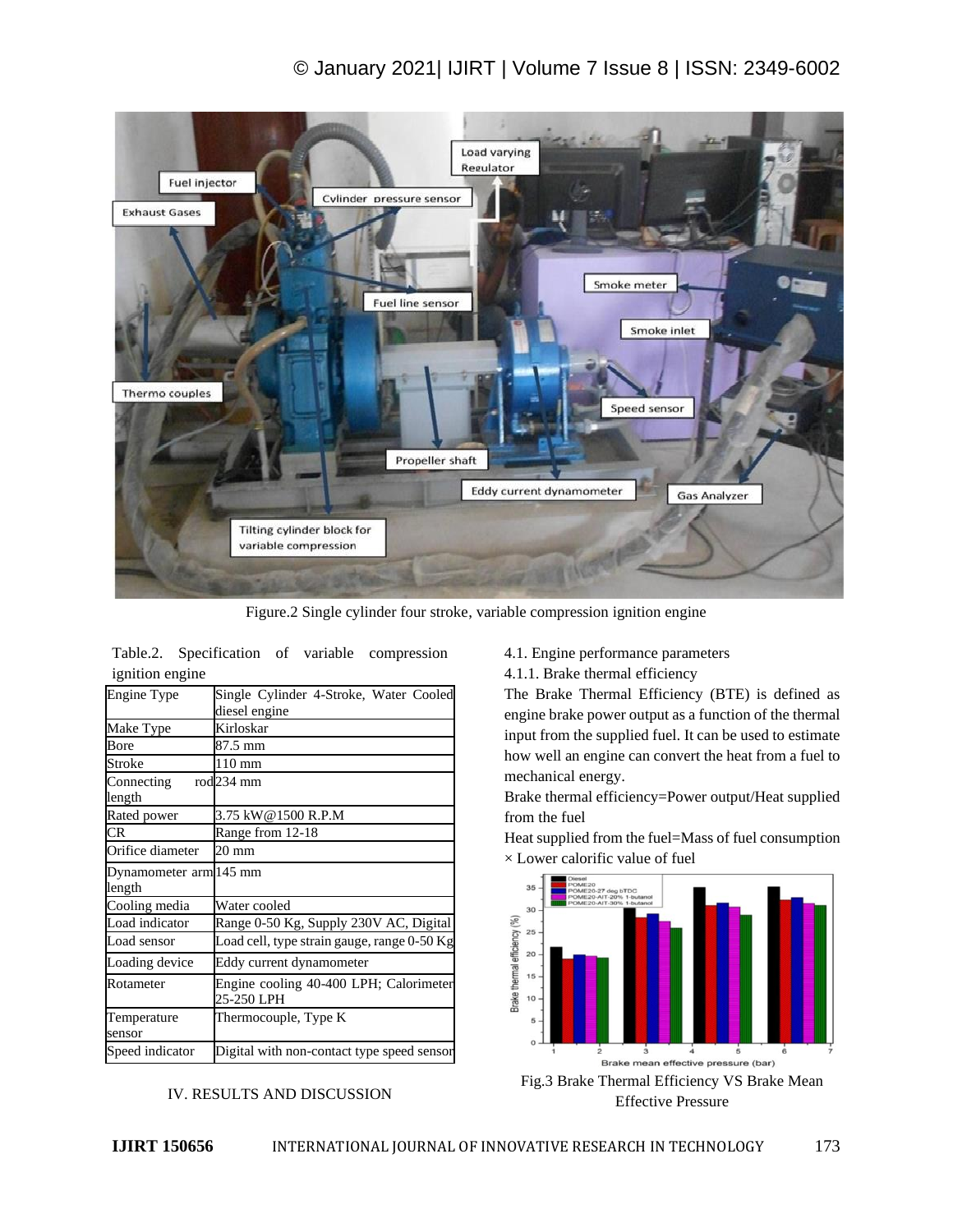Brake Thermal Efficiency is defined as break power of a heat engine as a function of the thermal input from the fuel. It is used to evaluate how well an engine converts the heat from a fuel to mechanical energy. Brake thermal efficiency changes with change in injection timing and addition of higher alcohols. Fig.3 depicts the relationship between brake thermal efficiency and brake mean effective pressure. It is very clear from figure with increase in BMEP, the BTE is also increasing. this is due to low heat losses at the higher loads. At low loads, the rate of increase in BTE was low when compared with that at higher load ranges, this was due to the reduction in in-cylinder temperature and quenching effect by the high latent heat of corn oil biodiesel at higher load ranges, the decrease in in-cylinder temperature resulted in lower BTE. It was also observed with blending diesel with POME, BTE was decreasing. The BTE for pure diesel and POME20 are 21.72% and 19.01% respectively. When corn oil methyl ester is added to diesel viscosity increased and volatility decreased which resulted in poor atomization and spray characteristics. This resulted in improper combustion and lower BTE. From the graph we can also observe that at advanced injection timing of 27deg BTDC BTE increased by 4.77% compared to normal injection timing of 23deg bTDC. BTE increased at advanced injection timing due to longer physical ignition delay, it resulted in better mixing of fuel and air for better combustion. When injection timing is advanced to 27deg bTDC. Peak cylinder pressure is achieved when the piston is near TDC. This is resulted in high mean effective pressure to perform useful work.

When higher alcohol 1-Butanol is added to the POME, brake thermal efficiency decreased and the reduction in BTE is proportional to the concentration of higher alcohol in the blend. As concentration of 1-Butanol increased, the calorific value of blend decreased, this resulted in low brake thermal efficiency. The brake thermal efficiency of POME20-20% 1-Butanol at advanced injection timing decreased by 9.32%,9.71%,12.43%,10.64% compared to pure diesel at 1.56 bar,3.15 bar,4.66 bar and 6.27 bar respectively. In an earlier study, it was stated that the calorific value of fuel would be lower, if the fuel has more oxygen content. In the present study also, 1 butanol has higher oxygen content which leads to reduce the calorific value and the same is reflected in brake thermal efficiency also.



Fig.4 Brake Specific Fuel Consumption VS Brake Mean Effective Pressure

Brake-specific fuel consumption (BSFC) is a measure of the fuel efficiency of any prime mover that burns fuel and produces rotational, or shaft power. It is typically used for comparing the efficiency of internal combustion engines with a shaft output. It is the rate of fuel consumption divided by the power produced. It may also be thought of as power-specific fuel consumption, for this reason. BSFC allows the fuel efficiency of different engines to be directly compared. The above figure shows the relation between BSFC and BMEP. From figure we can observe that whenever BMEP increases BSFC decreases irrespective of fuels used. This is common for all injection timings. Main reason for decreasing of fuel consumption when increasing BMEP is the average or mean cylinder pressure. When pressure is increased inside the cylinder it leads to fine splitting of fuel particles inside the cylinder but in the case of low BMEP it is not happening like this, the particle size is increasing leading to reduction in combustion efficiency. In the case of higher BMEP swirling action also take place which allows to complete distribution of fuel inside the combustion chamber, so we may get better combustion efficiency. It is observed that BSFC is higher for POME20 compared to diesel. The BSFC of POME20 is 13.41% higher than that of diesel. Viscosity increased and volatility decreased due to mixing of corn oil methyl ester with diesel which resulted in poor spray pattern and non-homogeneous fuel distribution causing improper combustion. The increase in BSFC was also due to the higher premixed combustion of palm oil biodiesel blended fuels because of high viscosity and flash and fire points which led the lower percentage of combustion at constant volume. The decrease in in-cylinder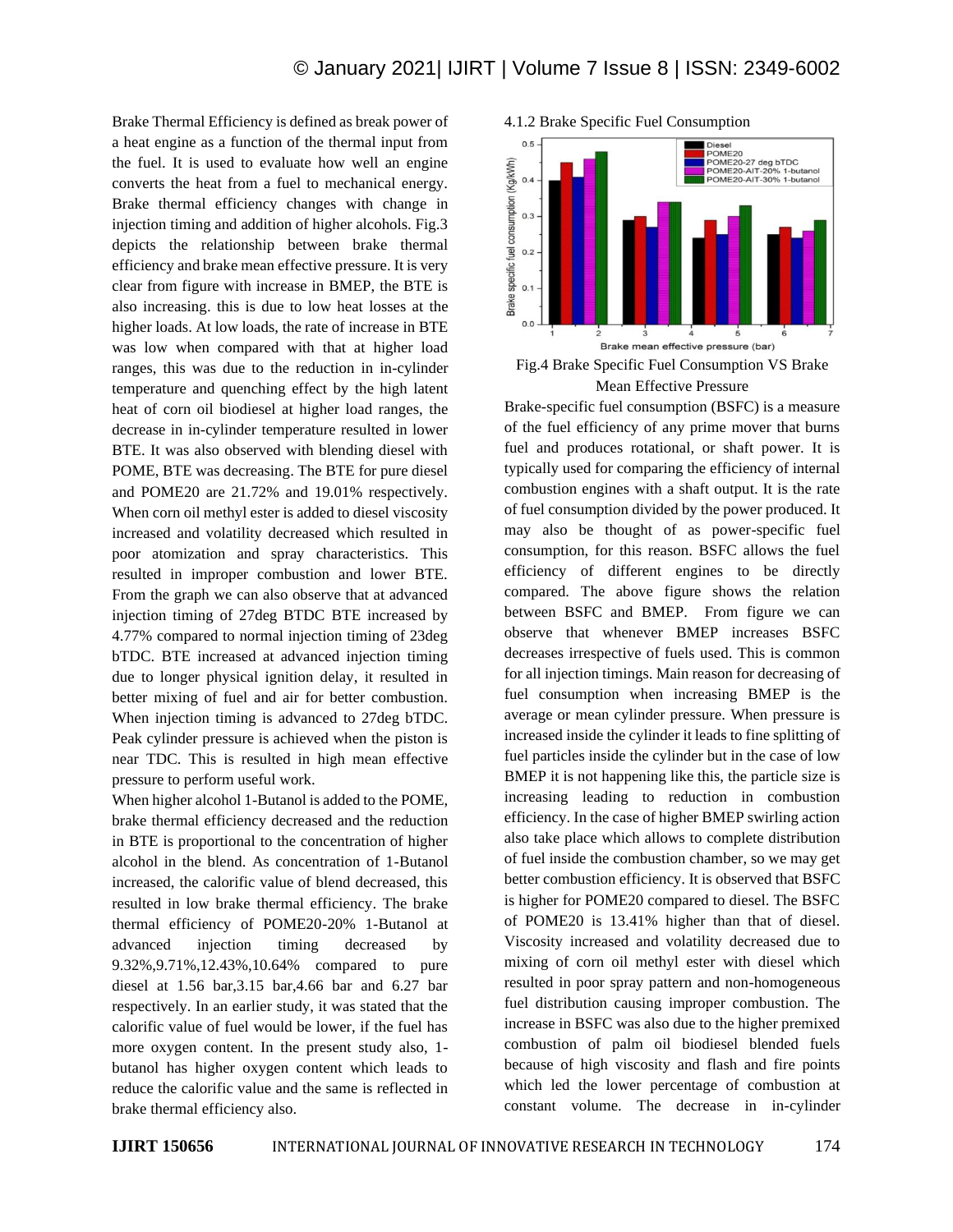temperature resulted in higher BSFC. BSFC also increased due to reduction of the fuel power supplied due to the low calorific value of corn oil biodiesel. It is also observed that POME20 at advanced injection timing of 270bTDC consumes 11.22% of higher fuel than diesel but BSFC is less compared to POME20 at 230bTDC. Progression in injection timing resulted in longer and stable combustion process which led to higher peak pressure just after the TDC. This favored in decreasing compression work and lowering BSFC. For diesel blend of POME20 with addition of 20% higher alcohol 1-butanol increased BSFC by 16.19% at advanced injection timing of 270bTDC compared to diesel. As well as for diesel blend of POME20 with addition of 30% 1-butanol increased BSFC by 22.73%at advanced injection timing of 270bTDC compared to diesel. It is observed that as higher alcohol concentration is increased BSFC increased. This is due to lower energy content of the higher alcohols. Higher oxygen content of the 1-butanol decreased the calorific value which led to consumption of more amount of fuel for same output.

### V.CONCLUSION & FUTURE SCOPE

#### 5.1 Experimental Performance Conclusion

In this work, the effect of performance characteristics of different concentration higher alcohol (1-butanol) blends at advanced injection with corn oil methyl ester (POME) were investigated and compared with baseline diesel fuel and neat biodiesel in a diesel engine. From the experimental results the following conclusions are drawn:

- The performance and combustion characteristics of palm oil blends are not as effective as diesel characteristics. The performance at standard injection timing is poor for POME20 compared to pure diesel.
- The advancement in the injection timing for the palm oil biodiesel resulted in good performance compared to standard injection performance.
- The addition of higher alcohol 1-butanol with palm oil biodiesel at advanced injection timing resulted in moderate performance and emissions as compared to the pure biodiesel.
- The better blend with regard to performance is POME20 at 270 bTDC.

### 5.2 FUTURE SCOPE

Advancing of injection timing for the palm oil biodiesel blend improved performance. The same blends with same alcohol at same percentages continue and analysis on emission and combustion properties. We hope these tests may give better emission control and better combustion values.

#### REFERENCES

- [1] Balamurugan T, Arun A, satishkumar G B (2018) Biodiesel derived from corn oil – A fuel substitute for diesel. Renewable and sustainable energy review 94:772-778
- [2] Nanthagopal K, Ashok B, Tamilarasu A, Johny A, Mohan A (2017) Influence on the effect of zinc oxide and titanium dioxide nanoparticles as an additive with Calophyllum inophyllum methyl ester in a CI engine. Energy Conversion and Management 146:8-19
- [3] Ashok B, Nanthagopal K, Jeevanantham A K, Bhowmick P, Malhotra D, Agarwal P (2017) An assessment of calophyllum inophyllum biodiesel fueled diesel engine characteristics using novel antioxidant additives. Energy Conversion and Management 148:935-943
- [4] Nanthagopal K, Ashok B, Tamilarasu A, Johny A, Mohan A (2017) Influence on the effect of zinc oxide and titanium dioxide nanoparticles as an additive with Calophyllum inophyllum methyl ester in a CI engine. Energy Conversion and Management 146:8-19
- [5] Ashok B, Saravanan B, Patel D, Sudarshan B, Ramasamy A R (2018) An assessment on the effects of 1-pentanol and 1-butanol as additives with Calophyllum Inophyllum biodiesel. Energy Conversion and Management 158:70-80
- [6] Shameer M, P, Ramesh K (2018) Assessment on the consequence's injection timing and injection pressure on combustion characteristics of sustainable biodiesel fueled engine. Renewable and sustainable Energy Reviews 81:45-61
- [7] Dutra (2010) Bio-diesel production through the use of different sources and characterization of oils and their esters as the substitute of diesel a review. Renew Sustain Energy Review 10:200– 16.
- [8] Nagaraja S, Prakash K S, Sudhakaran R, Kumar M S (2016) Investigation on the emission quality,